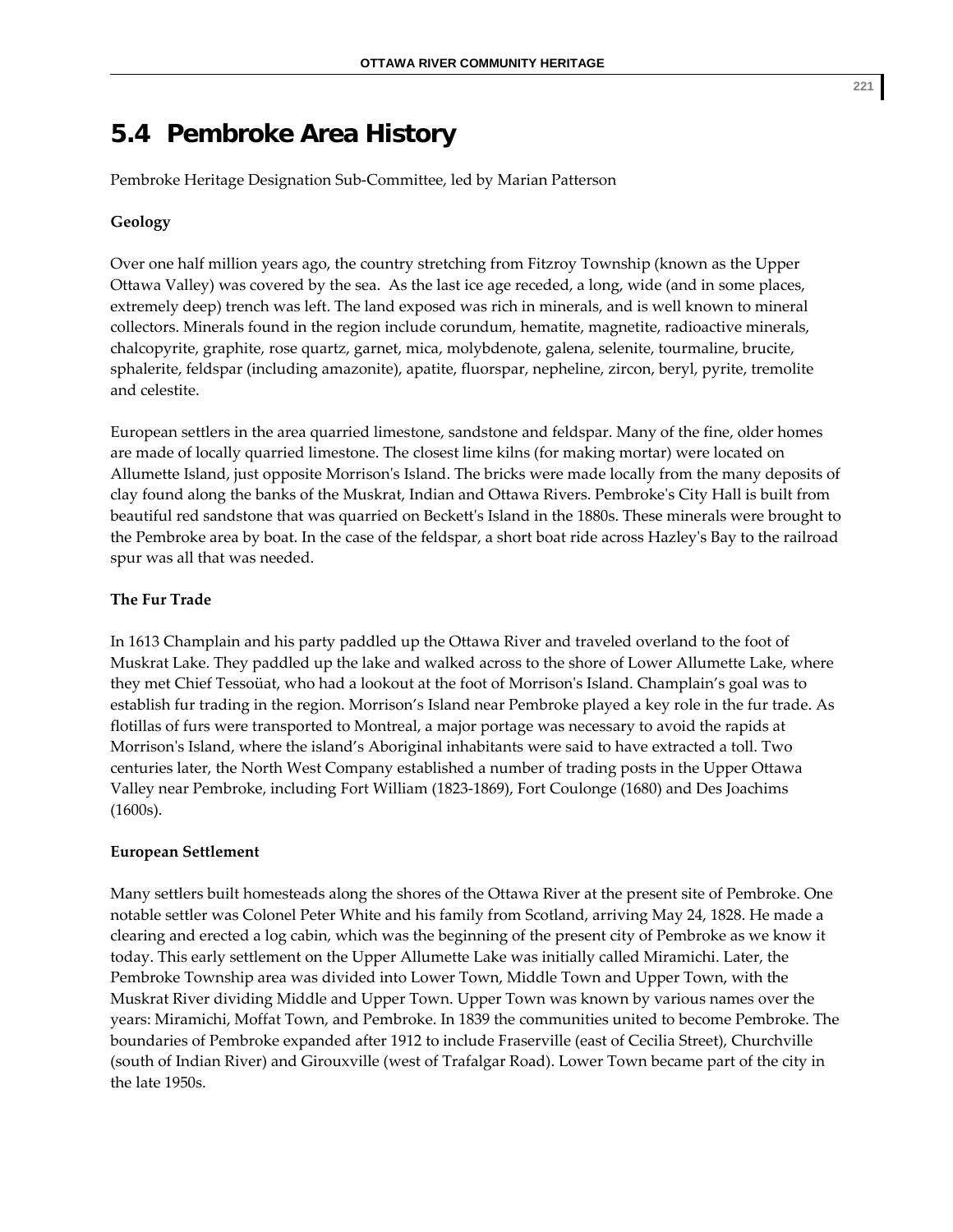#### **Lumbering and the Pointer Boat**

The Pembroke area began to gain prominence and became an important lumbering centre. Many economic benefits accrued to the area as a result of the Ottawa River being the main artery for the transportation of logs. Massive timber rafts were a common sight floating by Pembroke. Many prominent lumber barons established their operations in the Ottawa Valley, including the McConnell Brothers. In 1939 and 1940, they began cutting logs along the Temiskaming River, which they floated to Pembroke via the Ottawa River.

**Figure 5.4 Pembroke Heritage Mural: The Pointer Boat** 



The prestigious Pointer Boat was for many years the "workhorse" of Canadian rivers. John R. Booth commissioned an Ottawa boat builder, John Cockburn, to design and build a strong logging boat. The boats had identically shaped ends, which served as either bow or stern. They were between 5 and 15 metres in length, with 6 to 8 men wielding 3 metre oars. The boats were preserved with boiled oil and jeweller's rouge, giving them a distinctive red Venetian look. They were famous for being able to "float on a strong dew".

These boats had to be transported to Pembroke by horse and sleigh over a distance of 166 kilometres for logging operations around Pembroke. Consequently, John Cockburn moved his boat building business to Pembroke in 1858. The property extended to the Ottawa River and was known as Cockburn Bay, the present site of the Cockburn Pointer Boat Monument at the Pembroke Waterfront. Three generations of the Cockburn family built these boats in Pembroke, only stopping in 1969. The Pointer Boat was the subject of two paintings by Tom Thompson – "Le Bateau" and "The Pointers".

The "Alligator" Boat, also used extensively in the Ottawa Valley, was developed by a Canadian, John Ceburn West, and was made in Simcoe, Ontario. The lumbermen's steel spike boots were produced by Farmers Brothers Limited in Arnprior. Logging led to a number of spin‐off industries, including the Pembroke Axe Factory, the Pembroke Box Factory, the Consolidated Mills, Pembroke Eddy Match and Canada Veneers.

## **Steamboating**

The development of steamboat travel in the Pembroke area improved communications with communities upstream and downstream. Jason Gould of Smith's Falls built a steamer named *The Muskra,t* which traveled along the Muskrat River. Gould built a second vessel in 1852, *The North Star*, and a third, *The Jason Gould,* in 1862.

The first steamboat to sail from Pembroke to Rapides‐Des‐Joachims was the *Pontiac* in 1852. It made daily trips, leaving Pembroke at 1 p.m. The following morning it returned from Des Joachims at 6 o'clock to connect at Pembroke with *The Jason Gould*, which embarked from Pembroke Landing at 2 p.m. This